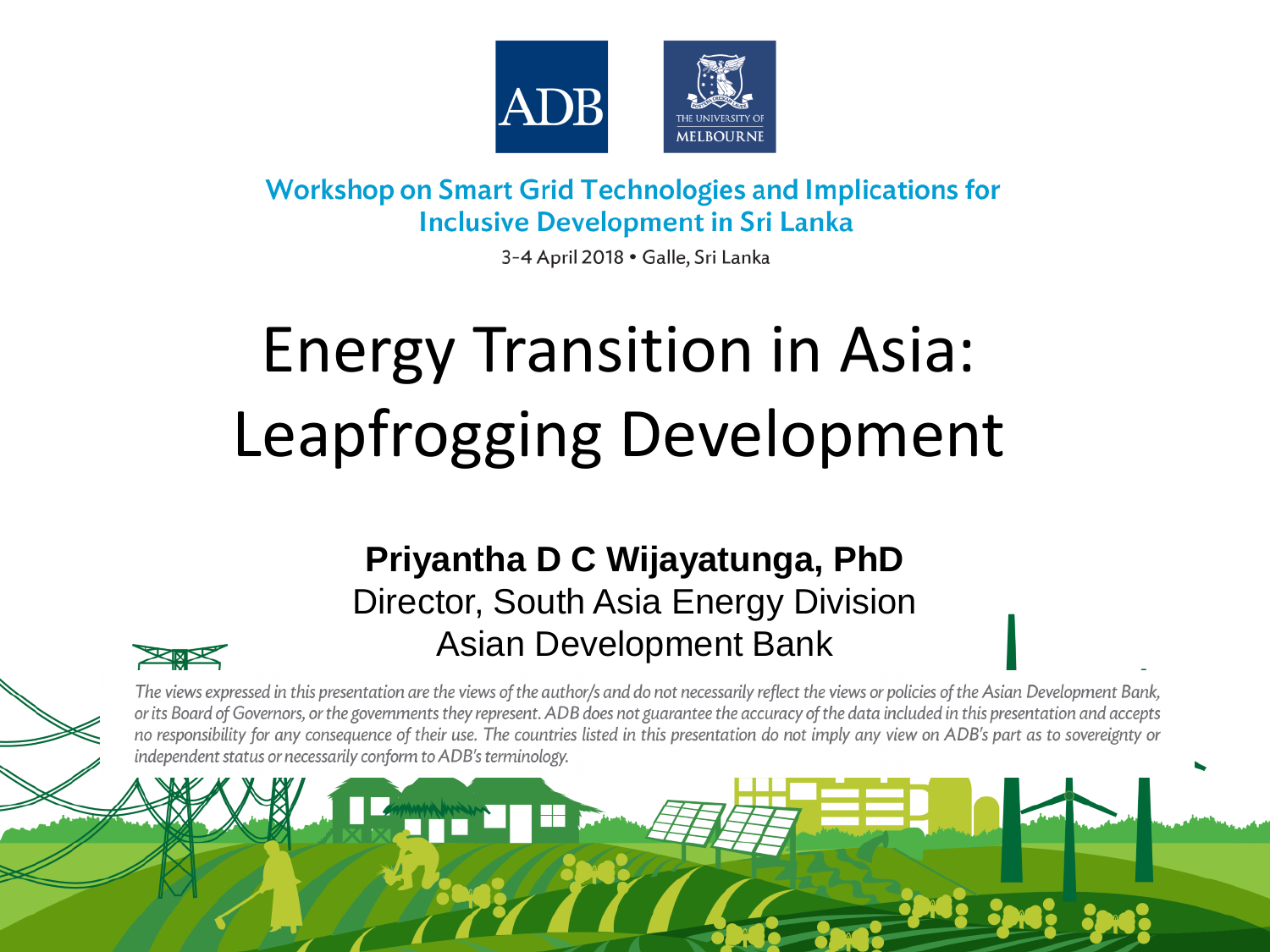# **Outline**

- Introduction
- ADB Energy Sector Operations
- Innovative projects
- Financing
- Final Remarks



2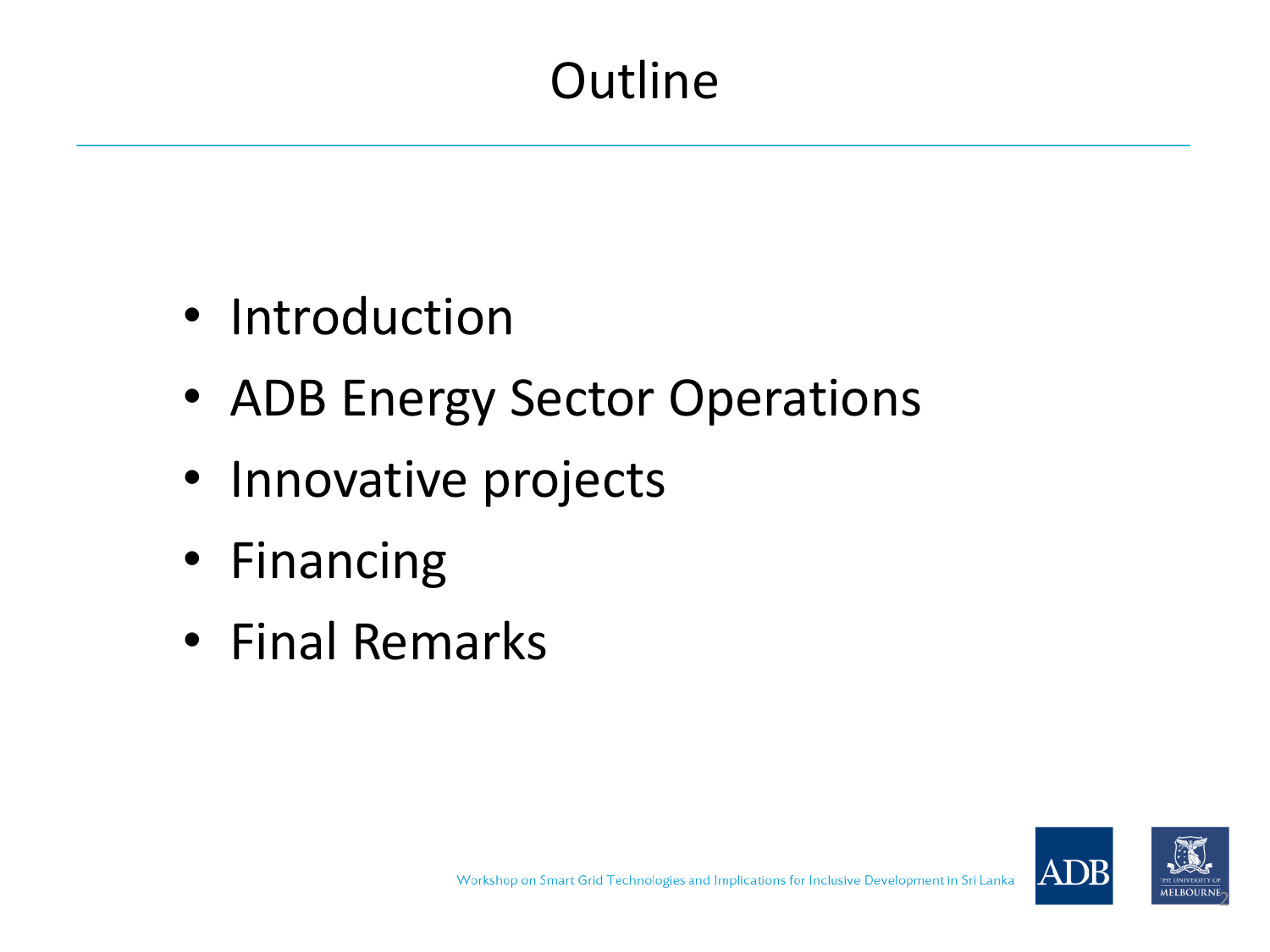### Energy Sector in Asia: Directions

- Overall energy consumption shifting away from OECD countries to Asia dominated by PRC, India and Southeast Asia
	- Increasing emissions
- Yet, a large number in Asia
	- remain without access to electricity and modern fuels

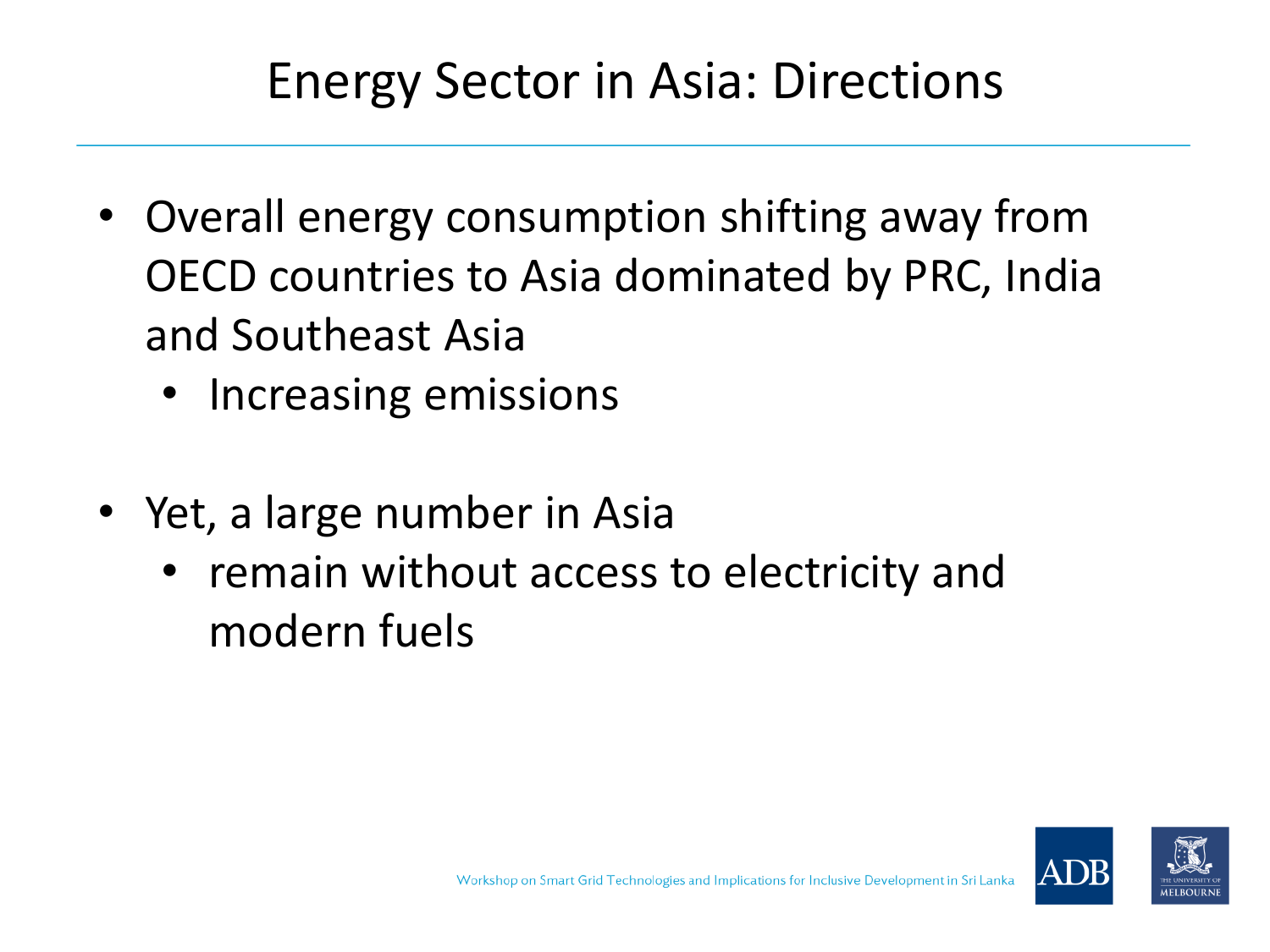## Energy Sector in Asia: Access

- Without access to electricity
	- Estimated over 400 million in Asia
	- 300 million in South Asia
	- Many more with lower quality of supply
- Overall energy poverty remains high
	- Rural areas and marginalized communities
	- Affects mostly women and children

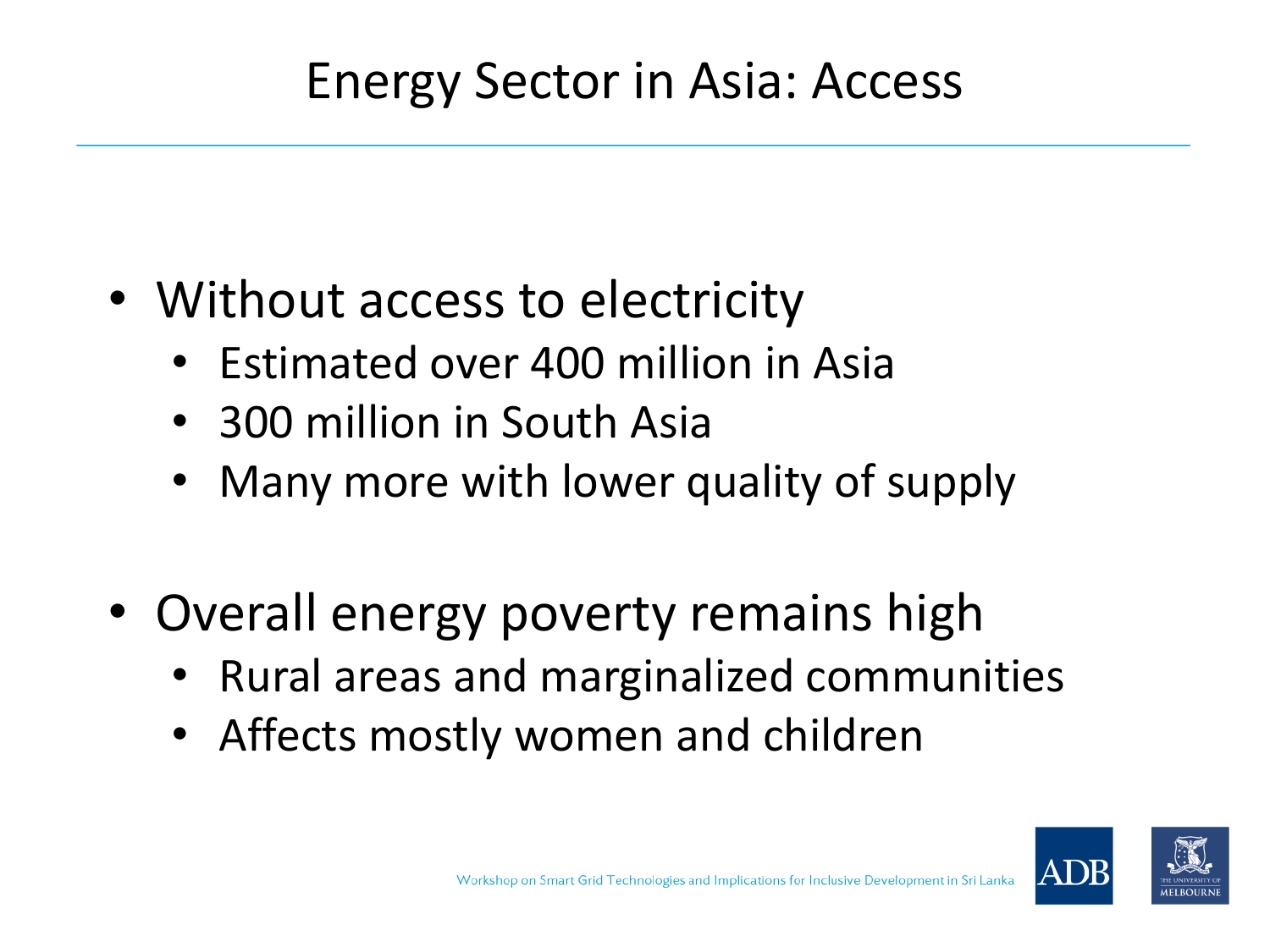## Energy and Climate Change

- Paris Agreement
	- Almost all ADB countries with operations committed
	- Expand renewable energy and energy efficiency programs
- Opportunity to leapfrog
	- into a low-carbon economy
	- new and high-level technologies

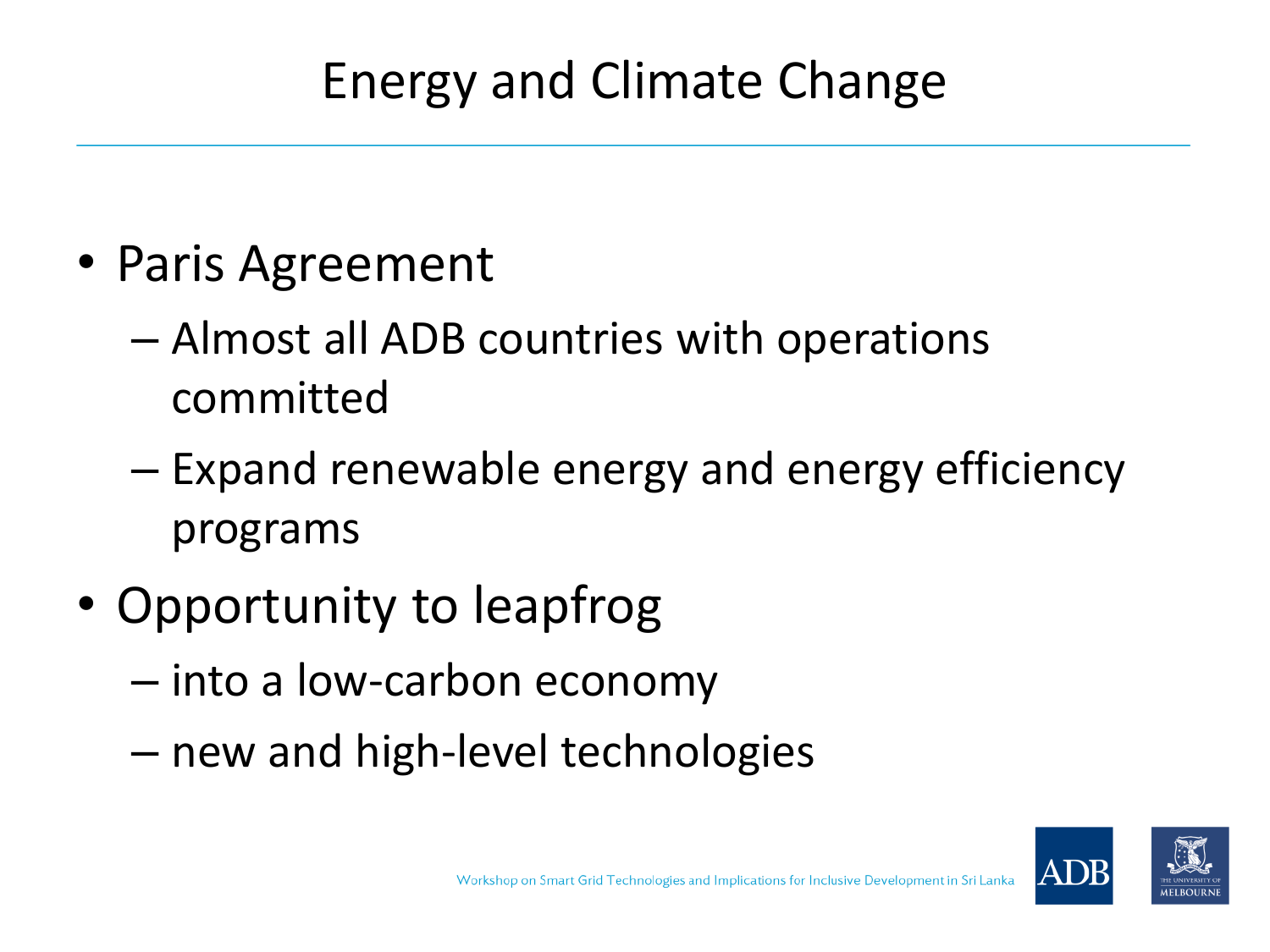ADB Operations …

- Deployment of new and advanced technologies
	- help achieve energy access and climate mitigation finance targets
- Energy for All by 2030
- Climate financing \$3 billion by 2020

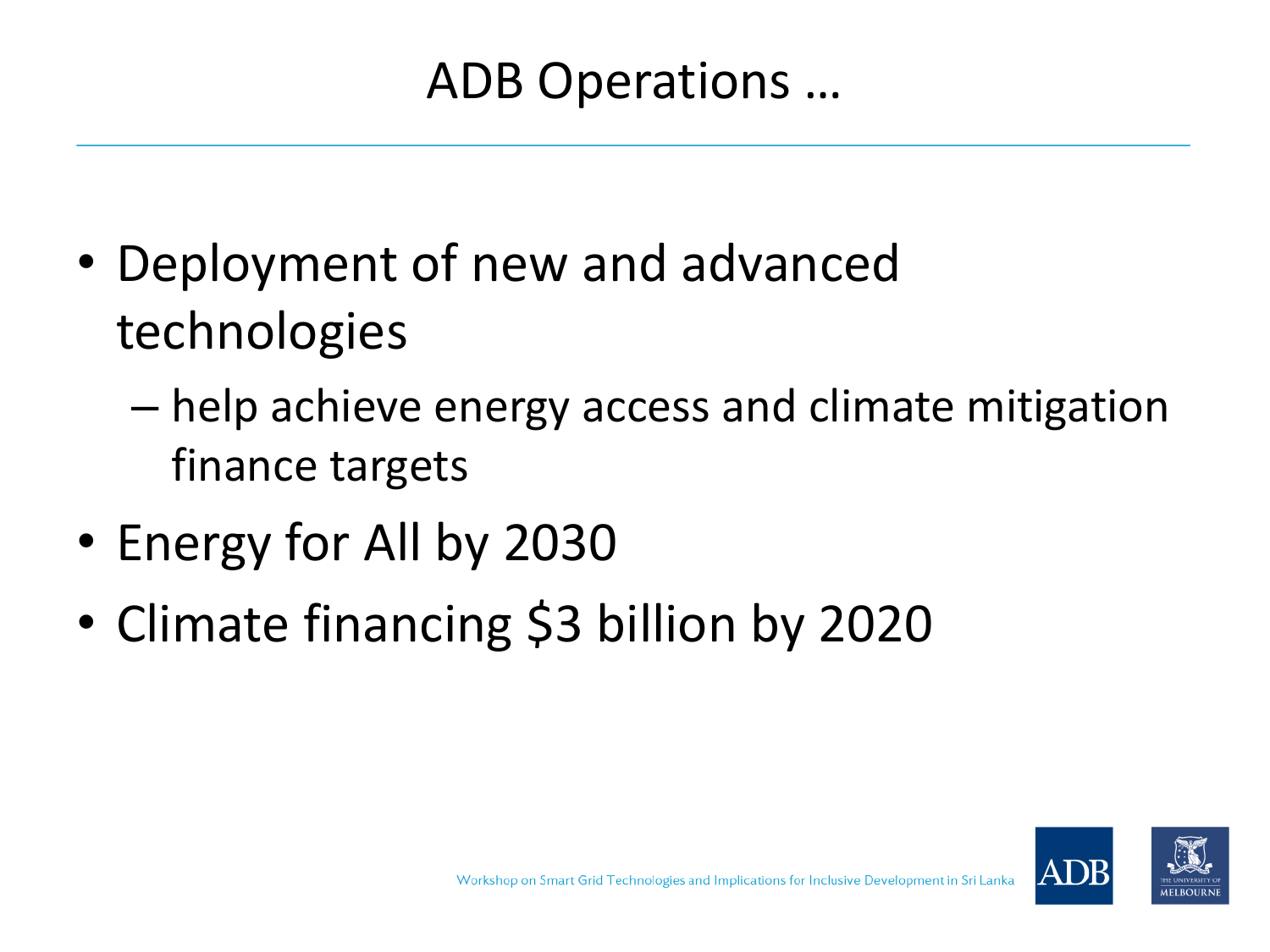ADB Operations …

#### **Climate Financing Phase 1: 2016 to 2020** Investment target of \$6 billion annually by 2020





Workshop on Smart Grid Technologies and Implications for Inclusive Development in Sri Lanka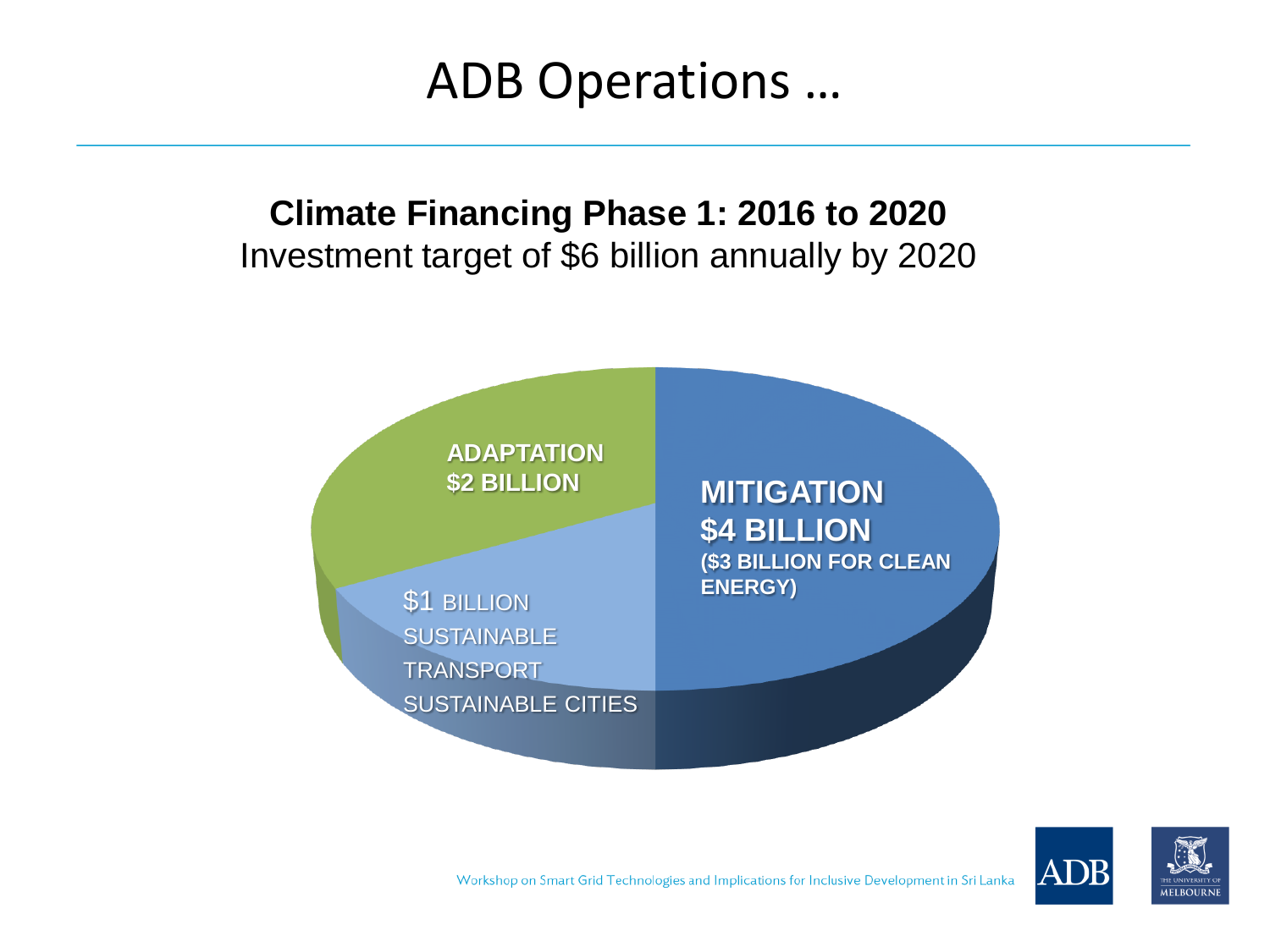## ADB Energy Sector Projects

• To be aligned with Nationally Determined Contributions

- contribute to achieve SDG 7 – universal energy for all by 2030
- contribute to climate financing

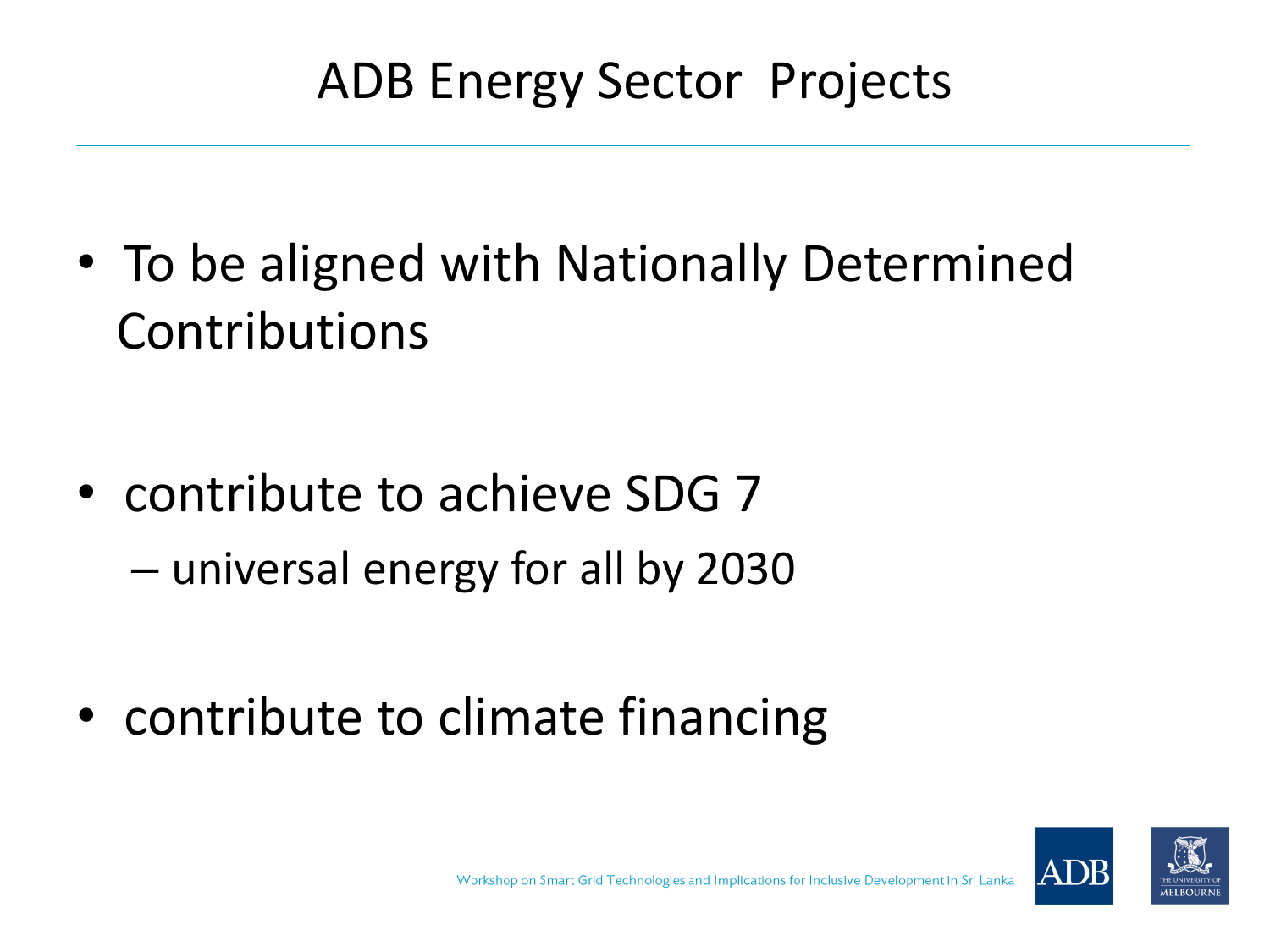### Innovative Projects

- Introduce advanced low emission and emission reduction technologies in major polluting sources
	- industries, transport, urban energy and utilities, agriculture waste
- Use of high temperature low sag conductors in transmission lines
	- High power transfer capacity with low adverse social impact

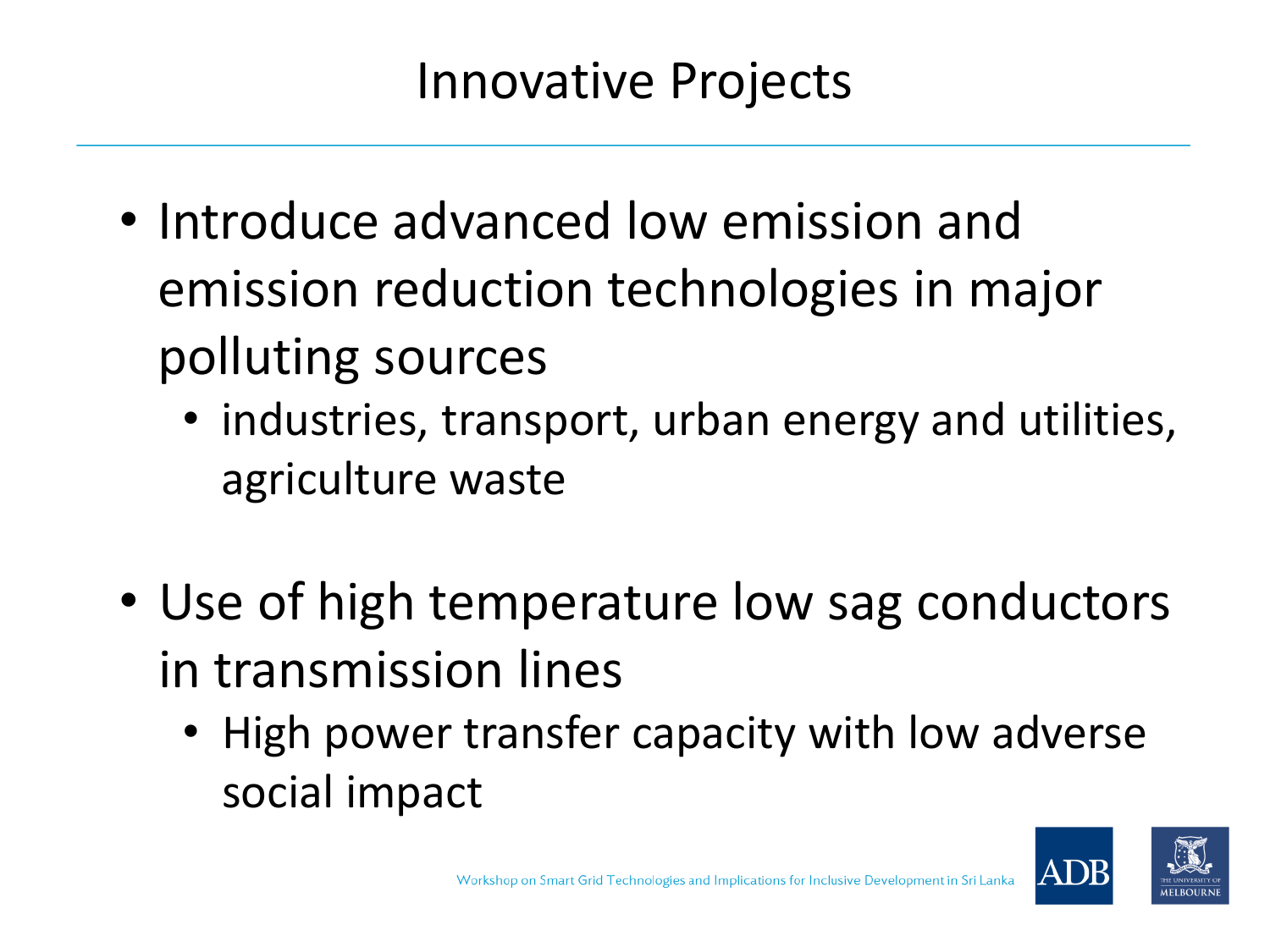### Innovative Projects …

- Mobile technology based solar PV systems for small rural households
- Solar-diesel hybrid grids with storage
- Wind farm with controls to respond to bird movements and facilities to dispatch
- Floating solar PV systems

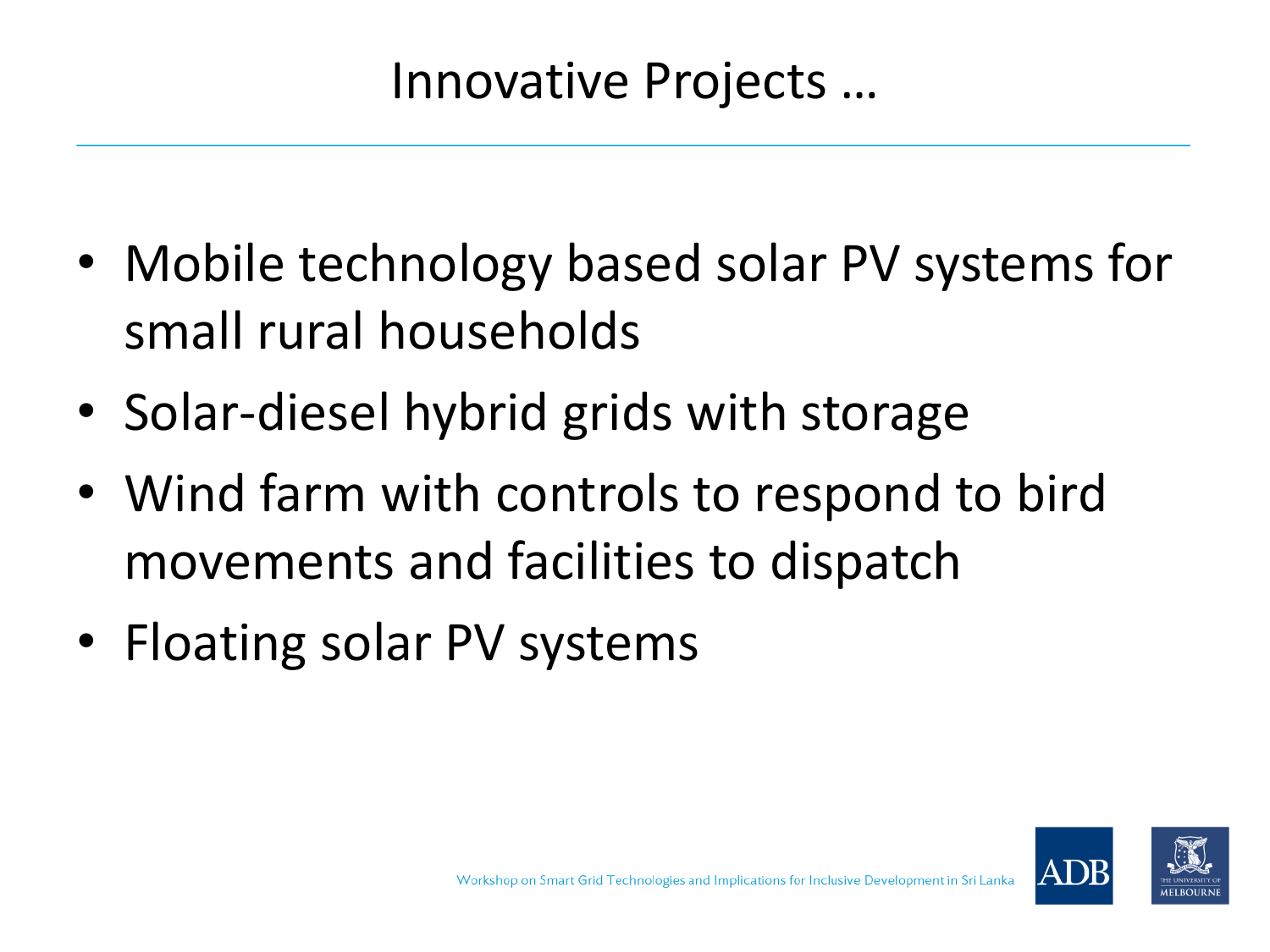### Innovative Projects …

- Private sector loan to a company using zinc-air battery technology
	- low-cost, long-duration storage and integrated smart-grid features
- Energy access projects
	- utilizing solar rooftops/ micro/ mini-grid solutions coupled energy storage

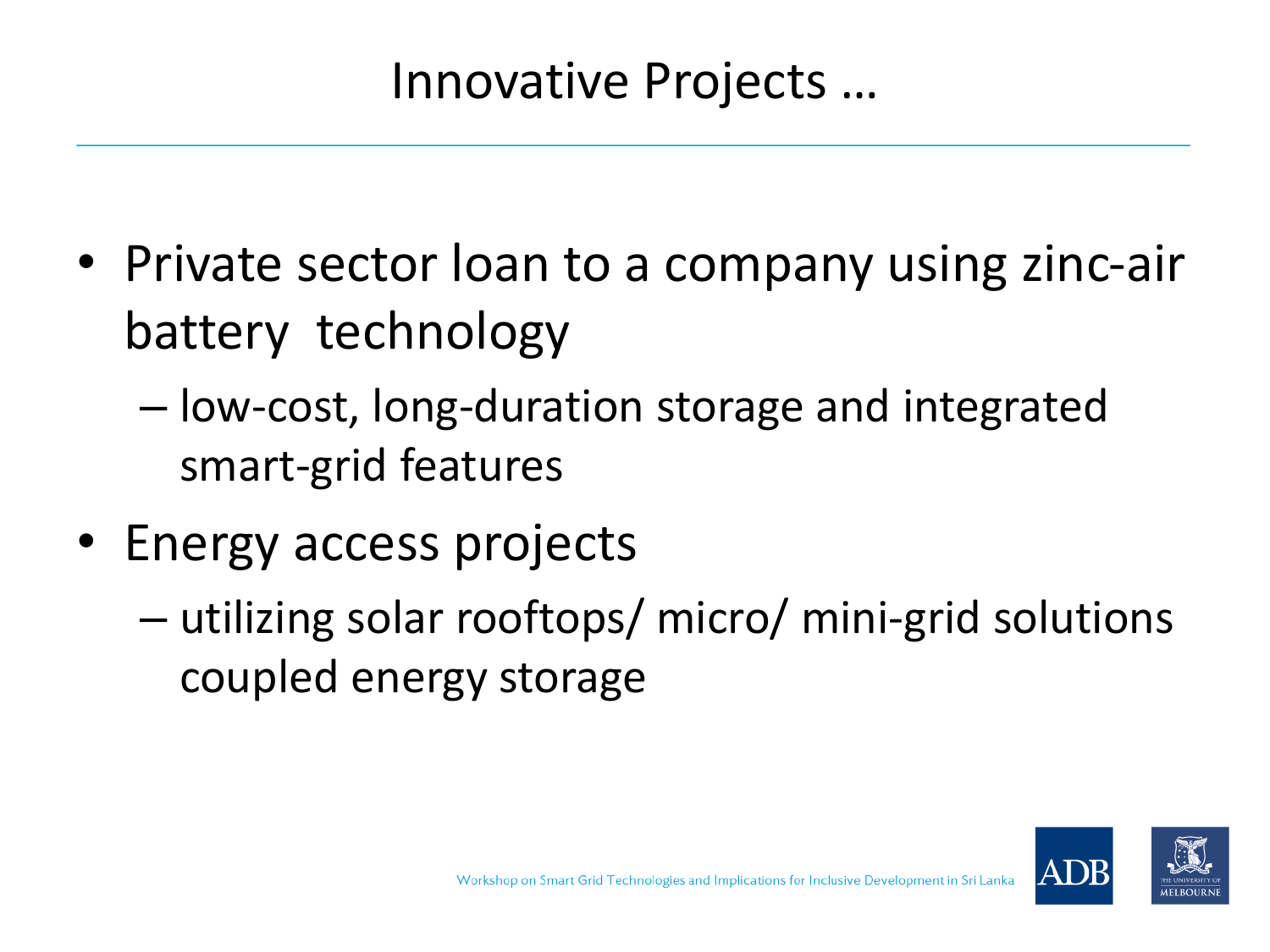# **Expected technological trends**

#### • Power generation

- Distributed renewable energy/floating solar PV
- Energy storage for smoothing energy intermittency

#### • Transmission and distribution

- Smart grids/mini-micro grid systems with energy storage for frequency regulation
- End use efficiency and demand-side response
	- Smart meters and Internet of Things in the power sector; energy efficiencies in industry, buildings; energy storage for self consumption (behind the meter)
- Trends in transport and other sectors with huge implications in energy sector

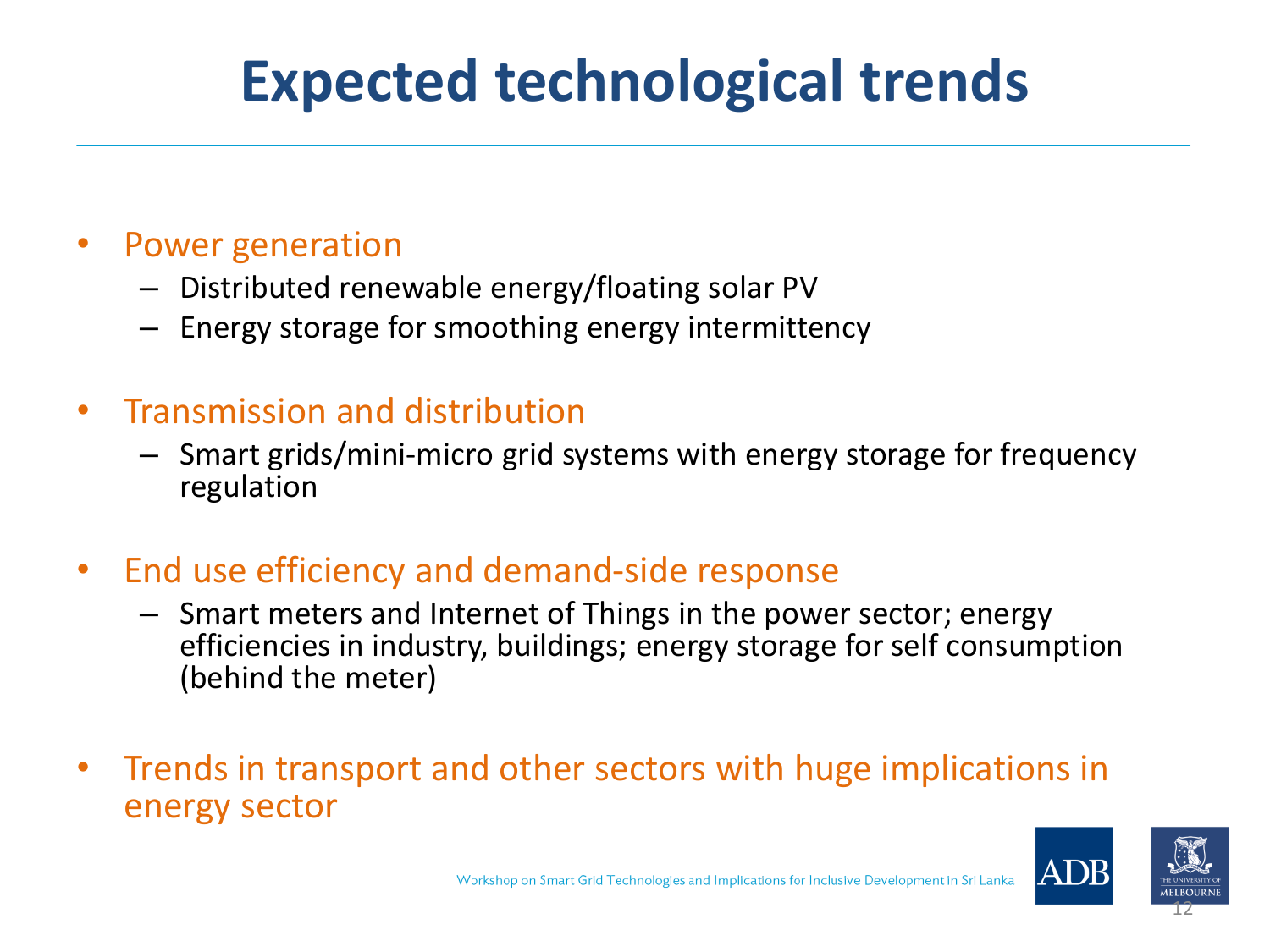### Inclusive Development

- Increasing energy access
	- Support for community based systems
	- Electrification along transmission lines/ at generating stations
- Awareness/capacity building
	- Efficient use of energy
	- Scholarship schemes
- Employment opportunities
	- Support for income generation opportunities
	- Encouraging more recruitment

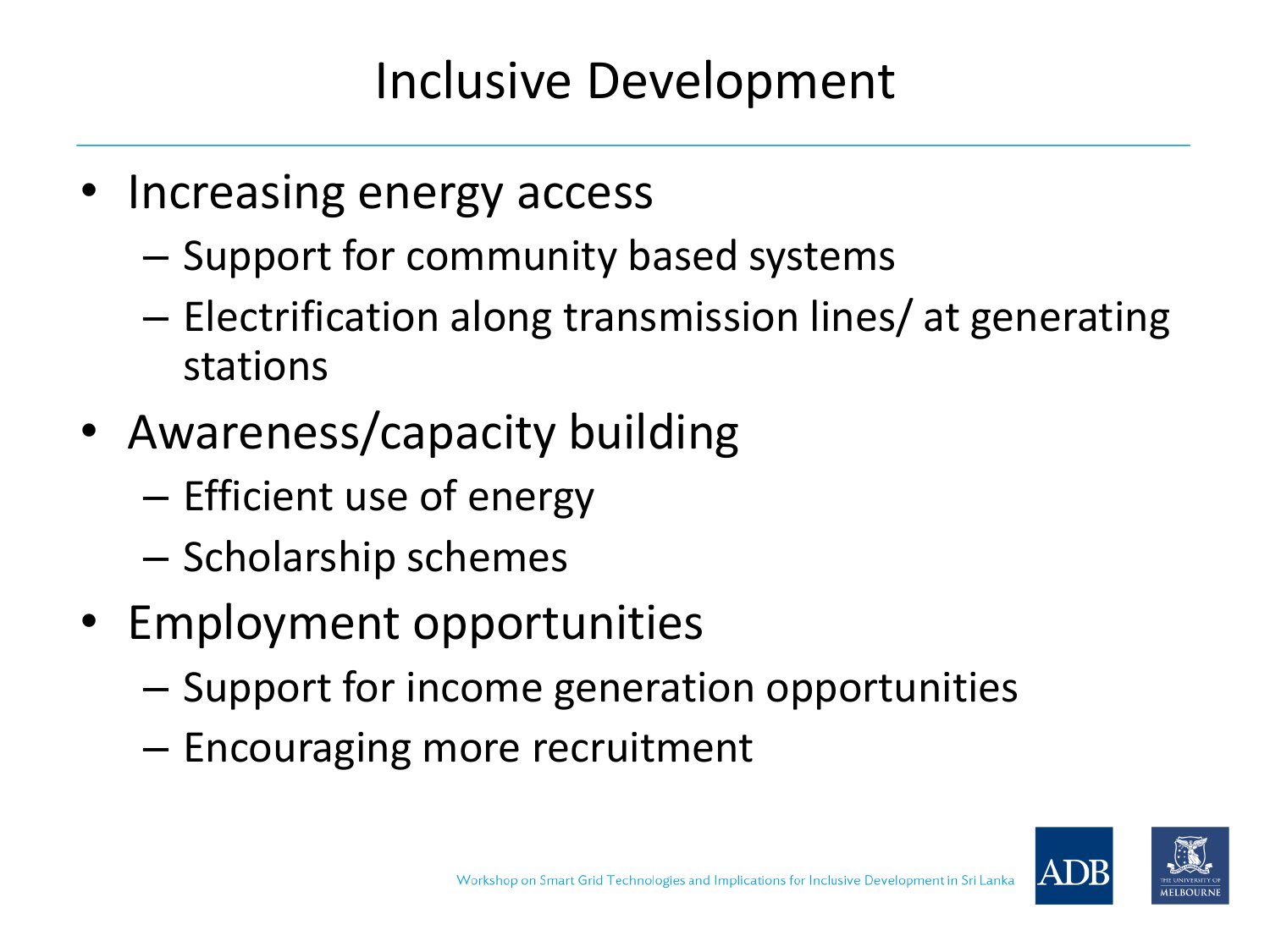# ADB Financing

- ADB accredited to tap Green Climate Fund
	- Central global investment vehicle for climate finance
- Clean Energy Financing Partnership Facility
	- Asian Clean Energy Fund Gov of Japan
	- Clean Energy Fund Gov of Australia, Norway, Spain, Sweden and the United Kingdom
	- CEFPF highly effective at leveraging additional financing

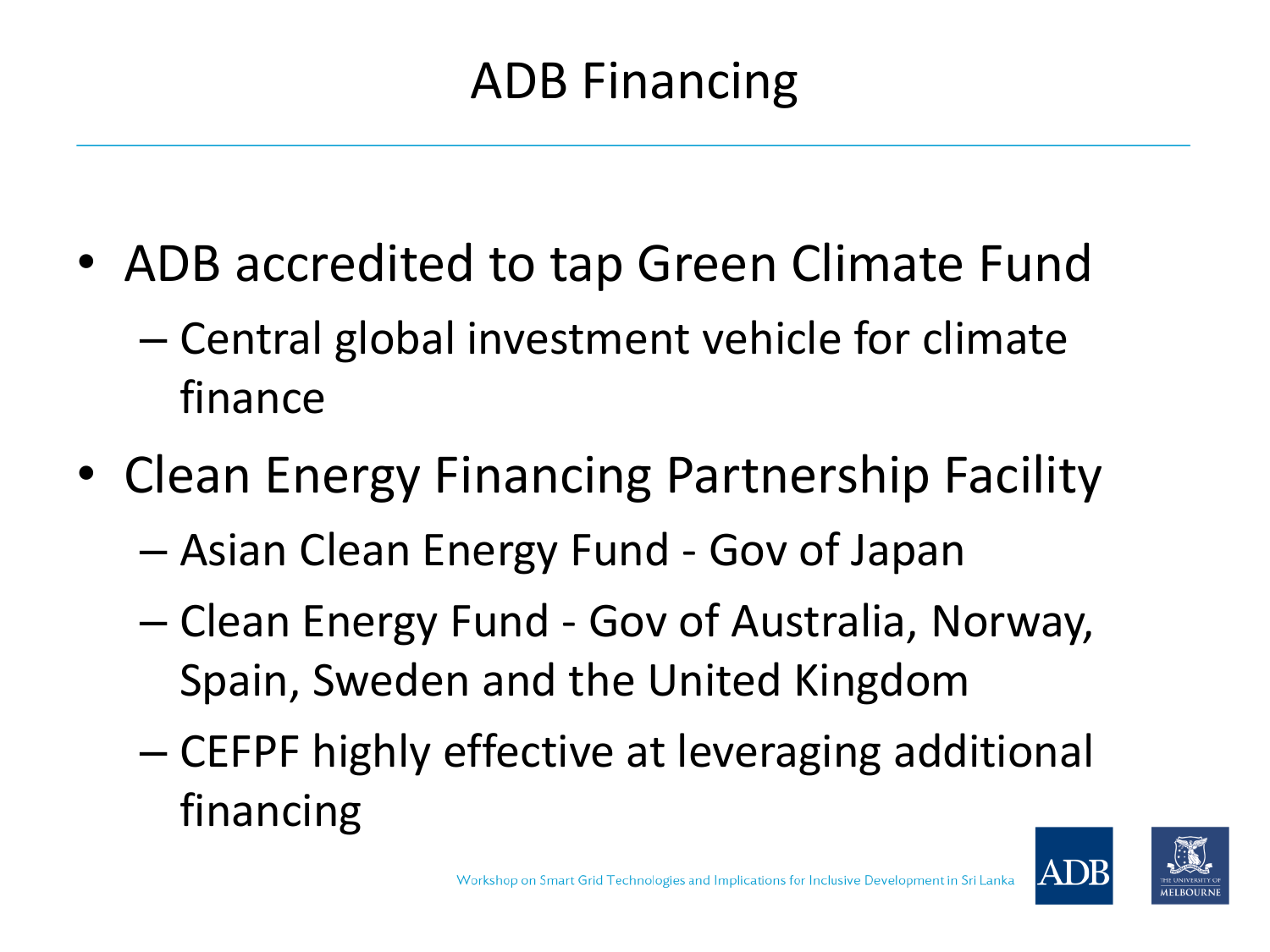### ADB Financing …….

- ADB High Level Technology (HLT) Fund
	- To improve project impact and technological capacity of DMCs
- HLT includes
	- smart grids, mass energy storage, energy efficiency, renewable energy,
	- smart cities, waste-to-energy technology, desalination, and remote sensing technology.

![](_page_14_Picture_6.jpeg)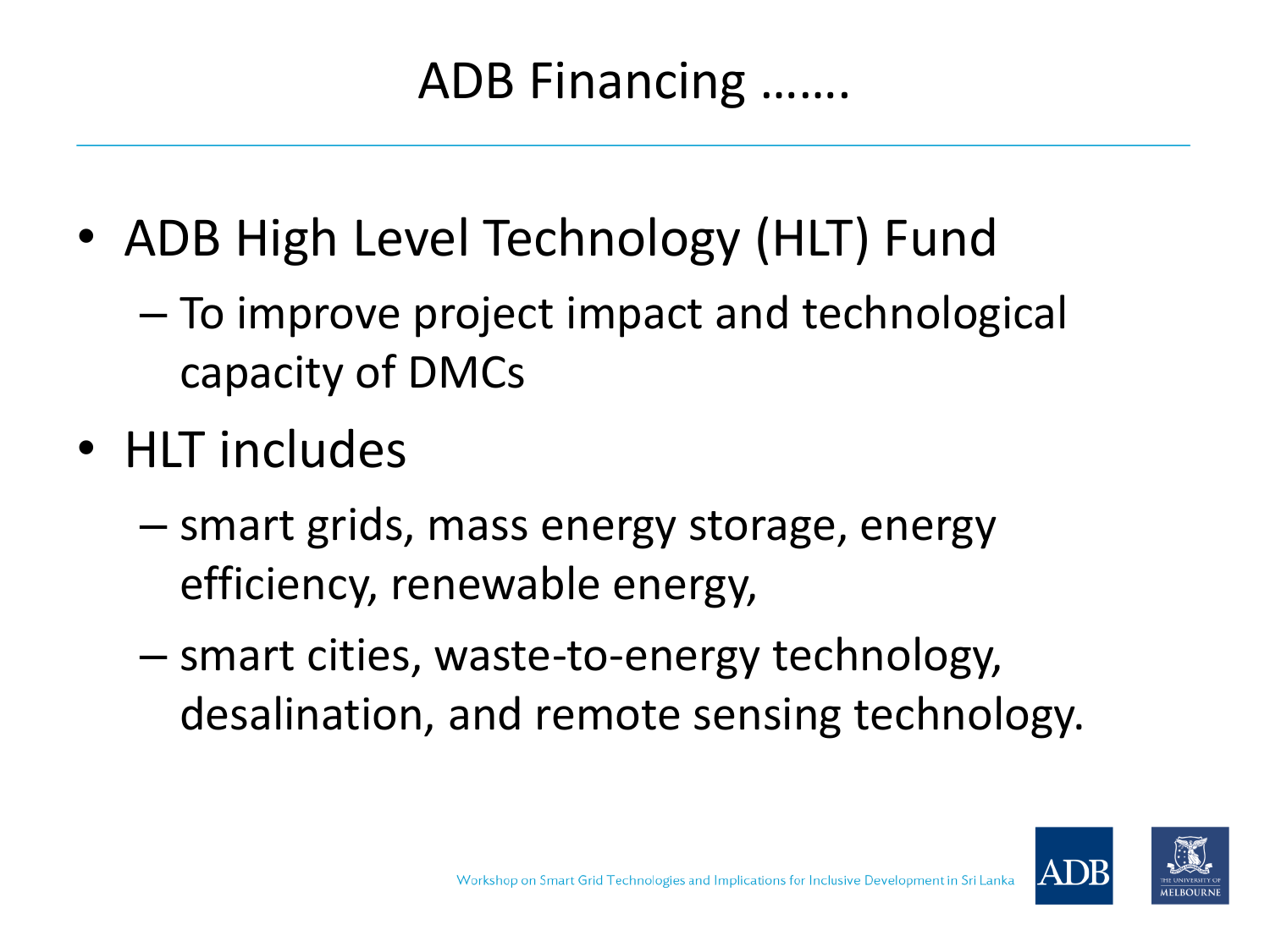• ADB Japan Fund for Joint Credit Mechanism

– Provides financial incentives for the adoption of advanced low carbon technologies in ADB Projects

![](_page_15_Picture_3.jpeg)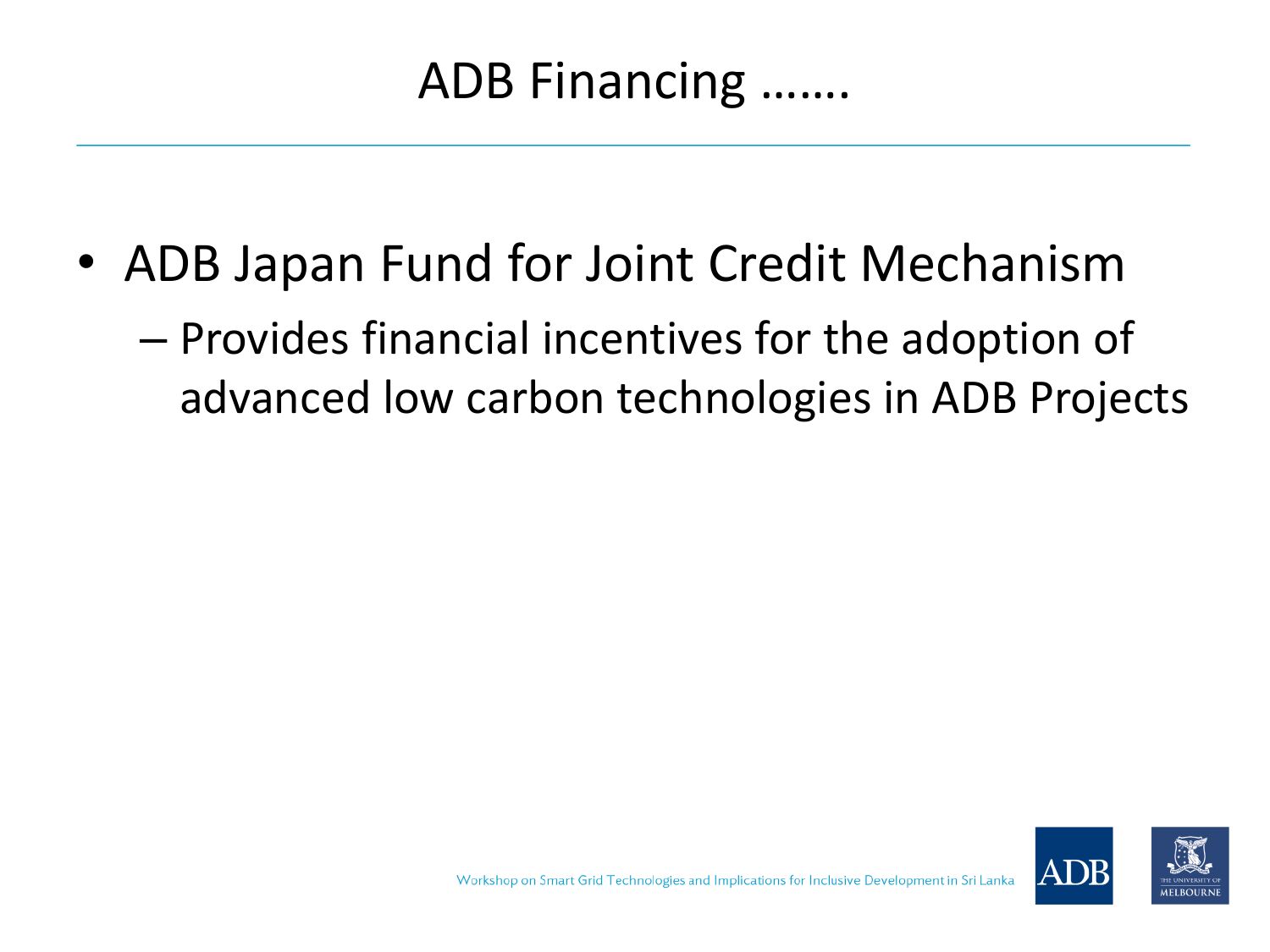# **Challenges**

- Resistance for change
	- Cost of technologies
	- Prefers to got through the same path others followed
	- Perceived risks
- Lack of awareness
	- Technologies
	- Applications in similar environments

![](_page_16_Picture_8.jpeg)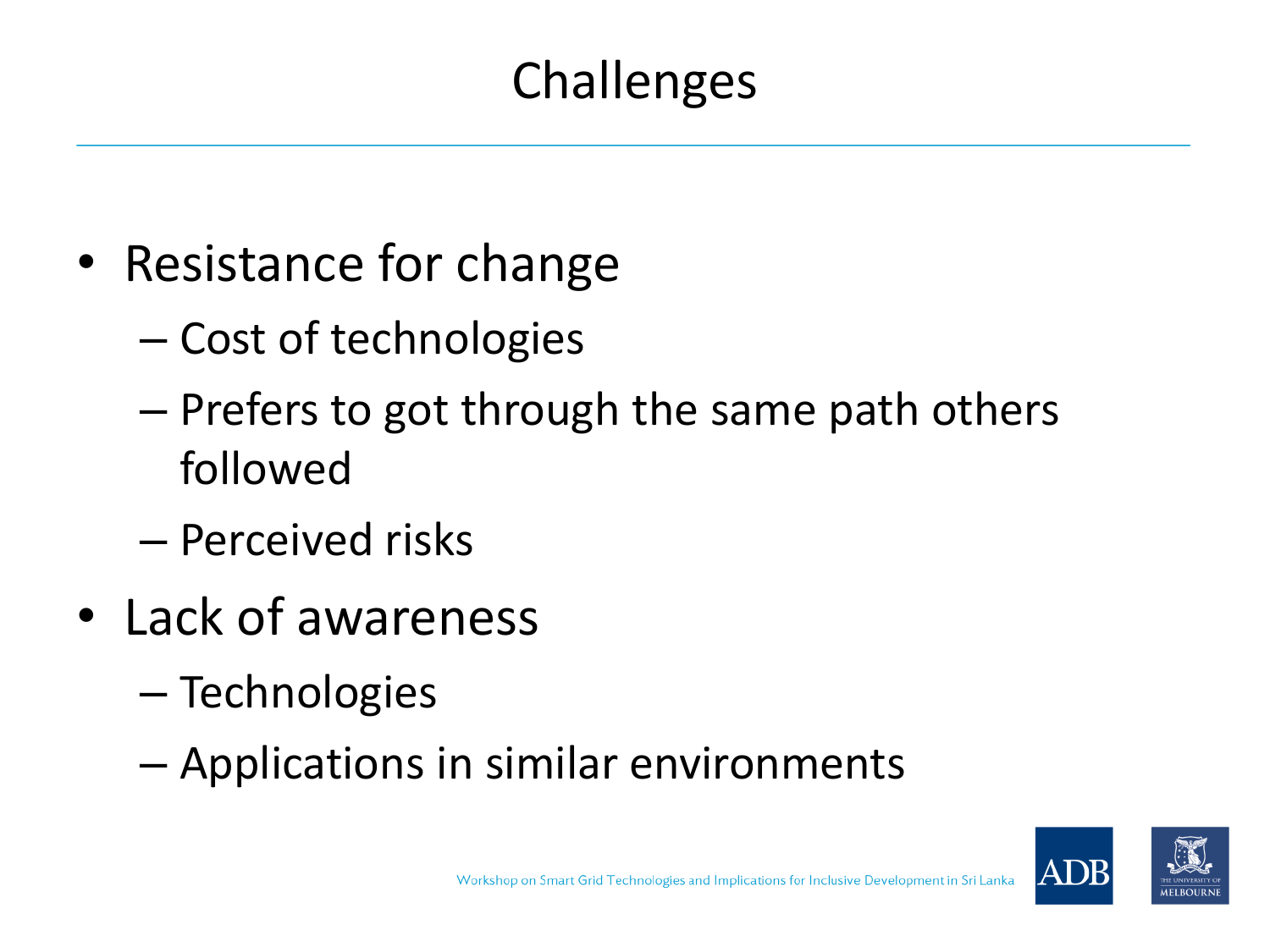# Overcoming Challenges

- Capacity and awareness building events
- Pilot projects
	- Solar diesel hybrids in Maldives with Kansai Electric
	- Wind/solar diesel hybrids in Bangladesh, Maldives, Nepal, Pakistan, Sri Lanka
	- Carbon Capture and Storage in China, Indonesia
	- Remote mini-grids in Nepal, Maldives, Philippines, Sri Lanka
	- Urban mini-grids in Sri Lanka
	- Solar streetlighting in Nepal
	- Capacity building support for startups based on innovative technologies

![](_page_17_Picture_10.jpeg)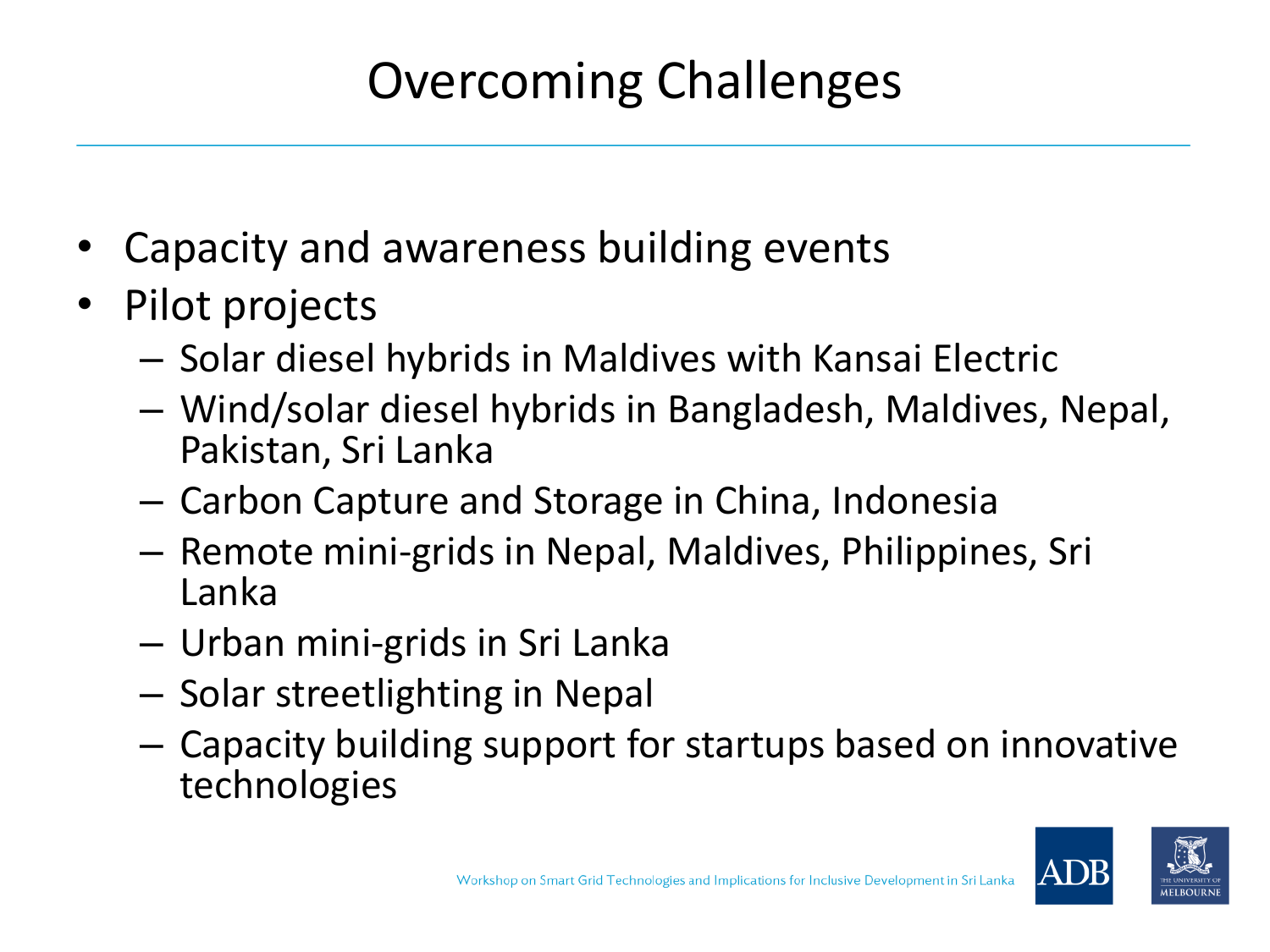# Final remarks

- ADB energy sector investments continue to rise
	- About \$6 billion a year
	- Significant level of co-financing with other DPs
- Continues its efforts in introducing new technologies
	- Along with investments in clean energy and energy access improvement
- Provide soft support to create an enabling environment
	- Increase awareness on new and high level technologies
	- Experience sharing
	- Encourage new policies/regulations

![](_page_18_Picture_10.jpeg)

<sup>n</sup>tg